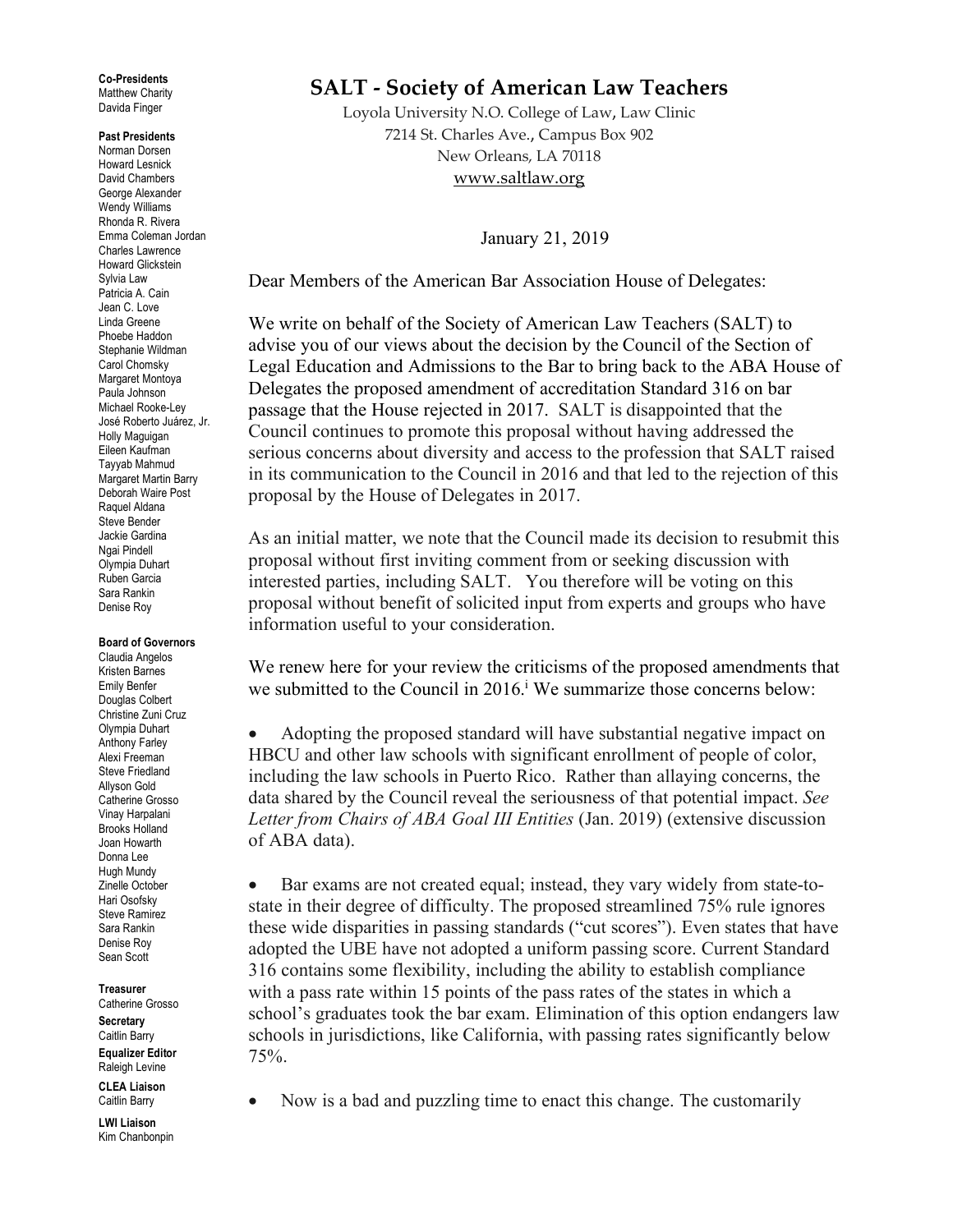stable world of bar examinations is in disarray, with historic, unexplained declines in 2018 bar passage and increased questions about the validity of traditional bar exams to establish competence for the changing profession. The Uniform Bar Exam juggernaut has been adopted in 34 jurisdictions in a very short time. Significant and long overdue bar exam validity and scope studies are currently being undertaken by the State Bar of California and the National Conference of Bar Examiners. Many law schools already face significant pressure from the current, more flexible, Standard 316. Implementation questions remain, including how bar passage should be counted for graduates with UBE scores sufficient for some jurisdictions but not others. Why push this change now, especially after it was previously rejected by the House of Delegates?

- Recent studies by the State Bar of California, by researchers at St. Mary's Law School in San Antonio, and from the University of Cincinnati College of Law show that declining admissions credentials (LSAT and UGPA) explain only a fraction of bar passage declines. Yet without documentation of what else explains the decline, law schools facing even greater pressure from the cruder, blunter Standard 316 are likely to increase their reliance on the LSAT in admissions. Given the disparate impact LSAT scores have on under-served communities, even greater reliance on LSAT scores in the admissions process is likely to increase its disparate effect on who is allowed to attend law school.
- The revised standard will have the greatest impact on schools with the mission of admitting students with lower predictors of success, often students from under-served communities. Those schools often devote substantial resources to assisting those students to overcome barriers and develop the skills they need to succeed in law school and later pass the bar exam. The students who perform best with that assistance often transfer to other higher-ranked schools, which then receive credit for their successful performance on the bar exam, leaving their original schools with lower bar-pass rates and the risk of failing the new, less flexible bar pass standard. Such schools may thus be forced to shrink or eliminate the pipeline to success they have offered to students from underserved communities.
- Law schools should be judged on the bar exam success of the students they enrolled and taught in the crucial 1L year, not just the bar results of the less successful students who are not poached by other law schools. Although the transfer market is in decline, 4% of students who enrolled nationally in 2017 transferred to a different law school after their 1L year. That 4% is not evenly distributed; instead, the problem of losing students who transfer out is concentrated in particularly vulnerable law schools that routinely lose dozens of their most successful 1L students. The proposed Standard 316 goes backwards in eliminating the explicit consideration in current Standard 316 (c)(6) of the likely bar exam success of students who have transferred out.

Bar passage standards for law schools implicate protection of two kinds of consumers: (1) potential law students who are poised to invest substantial sums to become licensed attorneys; and (2) the public, who as consumers of legal services need competent, client-centered, affordable attorneys available in all communities. Recent changes – including adoption of the 75% bar passage requirement in current Standard 316 -- are already providing significant new